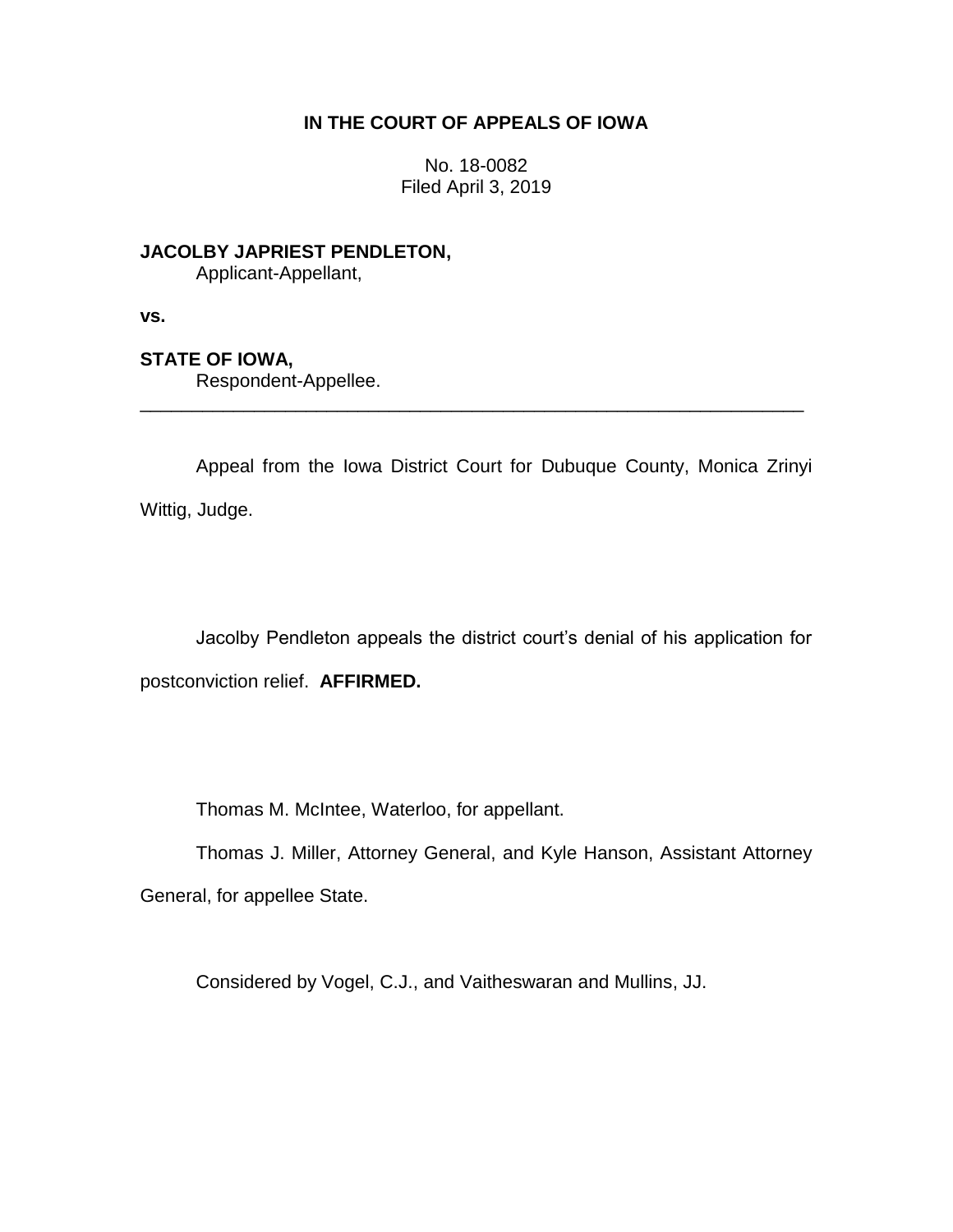#### **VAITHESWARAN, Judge.**

A jury found Jacolby Pendleton guilty of second-degree robbery. The district court sentenced him to a prison term not exceeding ten years, subject to a seventy-percent mandatory minimum term. The court of appeals affirmed his judgment and sentence. *State v. Pendleton*, No. 13-1647, 2014 WL 6977188, at \*1 (Iowa Ct. App. Dec. 10, 2014).

Pendleton filed a postconviction-relief application, which was denied following an evidentiary hearing. On appeal, Pendleton (1) challenges the specificity of the postconviction court's findings of fact, (2) contends his mandatory minimum sentence constituted cruel and unusual punishment, and (3) argues his attorneys were ineffective in several respects.

#### *I. Findings of Fact*

Pendleton argues the postconviction court failed to make specific findings of fact relating to (1) an alternate juror's observation of him in shackles and the juror's transmission of the information to other jurors; (2) his claim that trial counsel did not adequately advise him of the terms of a plea offer; and (3) his claim that trial counsel failed to object to hearsay statements made by a police officer.

Pendleton is correct that a postconviction court has an obligation to address "all the *issues* raised." *Gamble v. State*, 723 N.W.2d 443, 446 (Iowa 2006). The postconviction court did so. On the first issue, the court found:

Trial counsel moved for all appropriate motions including a motion for mistrial as a result of a juror seeing the applicant in shackles when the trial broke for lunch. The juror was brought before the court and the decision was made to release that individual as the alternate. Once trial counsel found out that the juror has said something to his fellow jurors about what he saw, the person was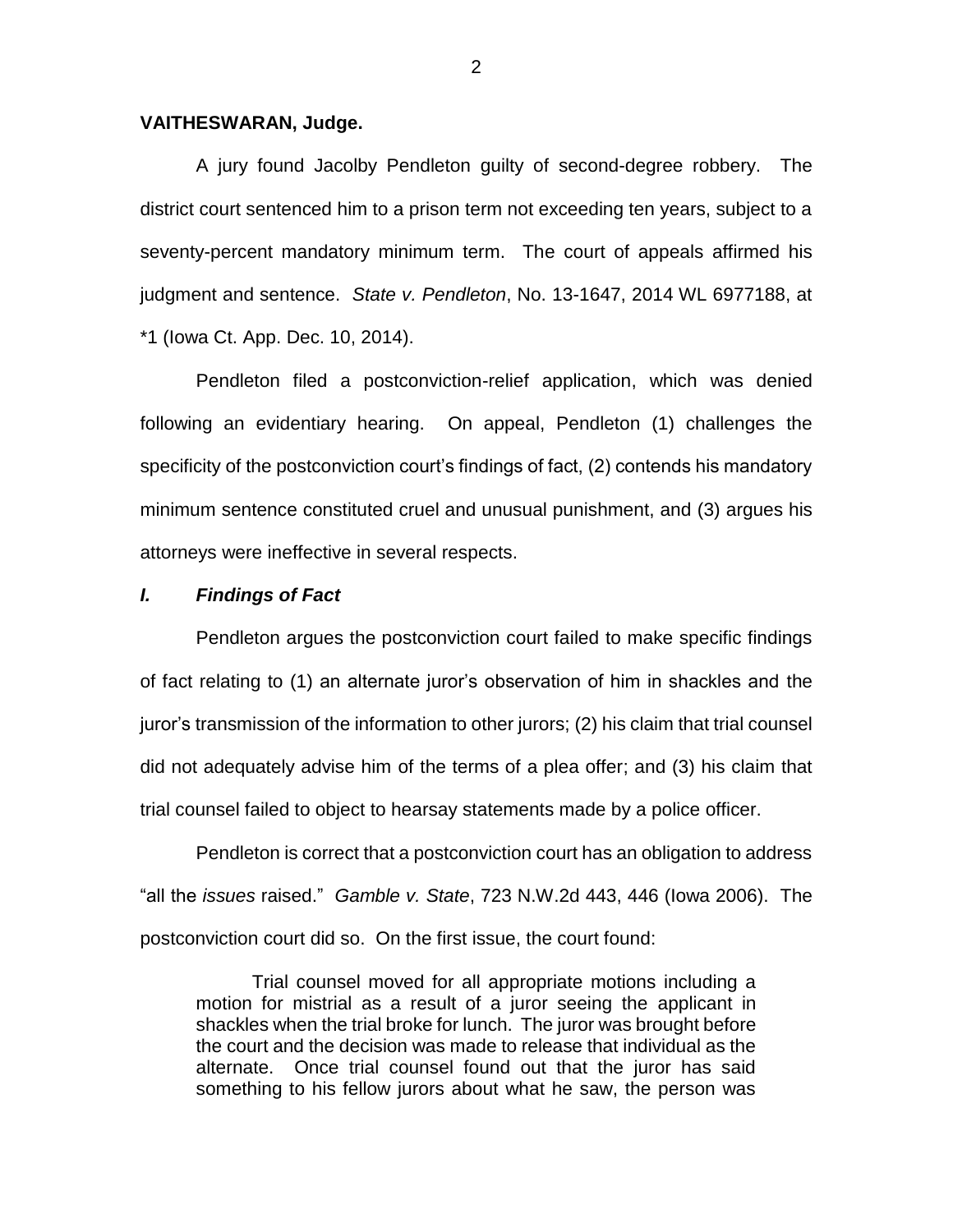again brought before the court to testify to what happened in support of a motion for new trial.

The postconviction court concluded "curative action was taken" by the district court.

On the second issue—the advice Pendleton received about the terms of a plea offer—the postconviction court summarized Pendleton's testimony concerning his discussions with his trial attorney, then determined Pendleton "may have had some deficits when it came to knowledge of the law, but understanding the difference between having to serve 7 years before one can be eligible for parole versus serving a 'straight' 10 with good time credit is not a difficult concept to grasp." The court further stated, "Trial counsel explained this to him with as much clarity as possible. He insisted on going to trial to clear his name. Furthermore, he did not offer credible evidence that his decision was not knowing and voluntary."

The final issue—counsel's claimed failure to object to the officer's hearsay testimony about a non-testifying alibi witness—was not raised by Pendleton at the postconviction-relief hearing. Accordingly, the postconviction court had no reason to rule on it.

We conclude the postconviction court made fact findings on the issues raised.

### *II. Cruel and Unusual Punishment – Mandatory Minimum Sentence*

Pendleton argues his mandatory minimum sentence

constitutes cruel and unusual punishment in violation of the State and Federal Constitutions when applied to him as a youth of 19 years of age, with no prior adult criminal record, just as the Iowa Supreme Court in *Lyle* abrogated mandatory minimum sentences for all individuals younger than 18 prosecuted as adults because the mandatory sentence failed to permit the court to consider any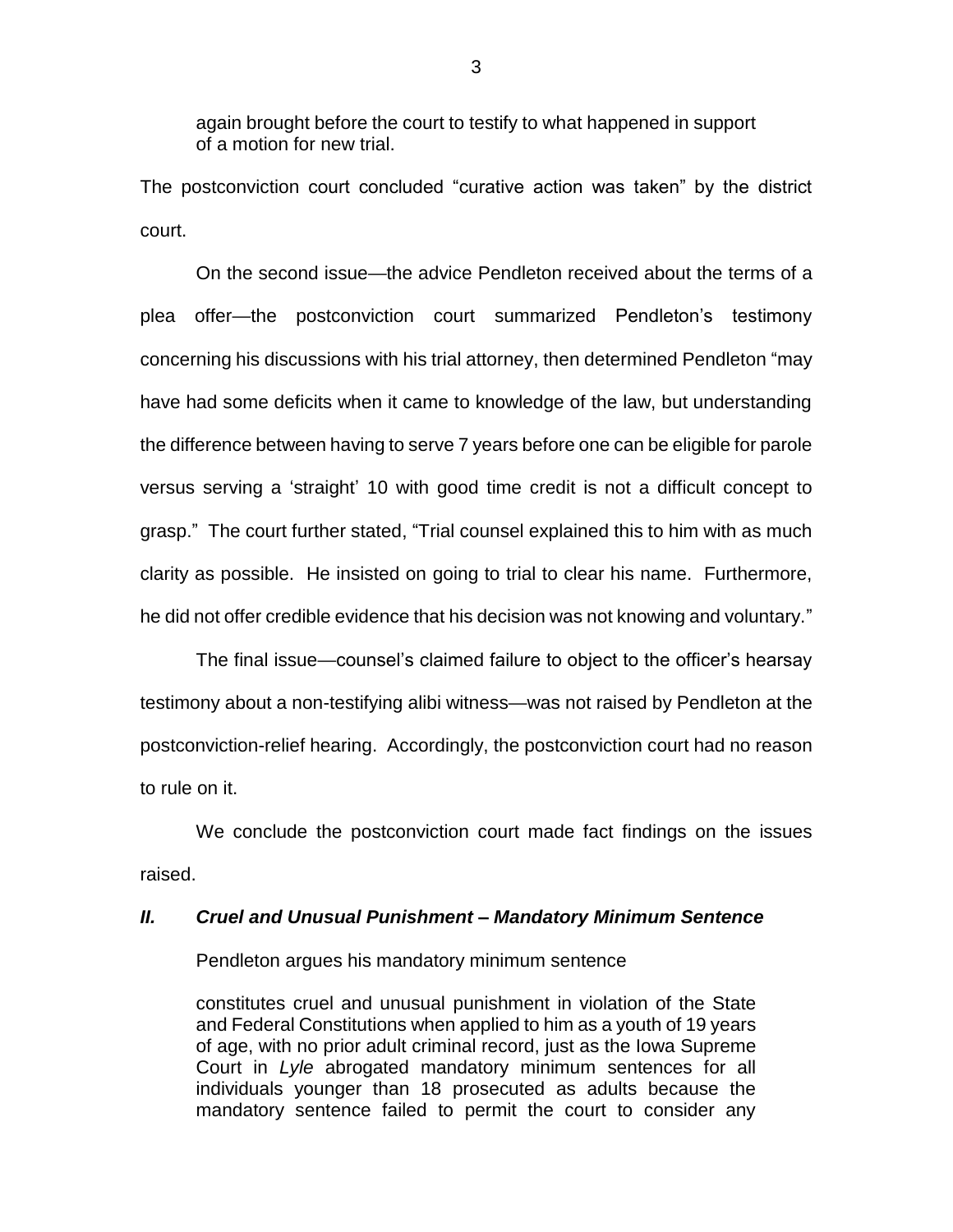circumstances based on his attributes of youth or the circumstances of his conduct in mitigation of punishment.

(citing *State v. Lyle*, 854 N.W.2d 378, 400 (Iowa 2014).

In *Lyle*, the court held "a mandatory minimum sentencing schema, like the one contained in Iowa Code section 902.12 (2013), violates article I, section 17 of the Iowa Constitution when applied in cases involving conduct committed by youthful offenders." 854 N.W.2d at 402. But, the court emphasized

our holding today has no application to sentencing laws affecting adult offenders. Lines are drawn in our law by necessity and are incorporated into the jurisprudence we have developed to usher the Iowa Constitution through time. This case does not move any of the lines that currently exist in the sentencing of adult offenders.

*Id.* at 403.

Pendleton was an adult offender. Accordingly, *Lyle*'s holding does not assist him.

# *III. Ineffective Assistance of Counsel*

Pendleton challenges the performance of his attorneys. To prove an ineffective-assistance-of-counsel claim, a defendant must show (1) deficient performance and (2) prejudice. *Strickland v. Washington*, 466 U.S. 668, 687 (1984).

Pendleton contends his trial attorney was ineffective in failing to (1) "object to admission of testimony regarding [a potential alibi witness]'s alleged hearsay statements"; (2) "object to statements of [the] prosecutor and police officer regarding identity of subjects on [a] video, which invaded the fact-finding province of the jury"; and (3) "challenge [the] mandatory minimum 70% [sentence] as being unconstitutional under the 8th Am[endment to the United States] Constitution and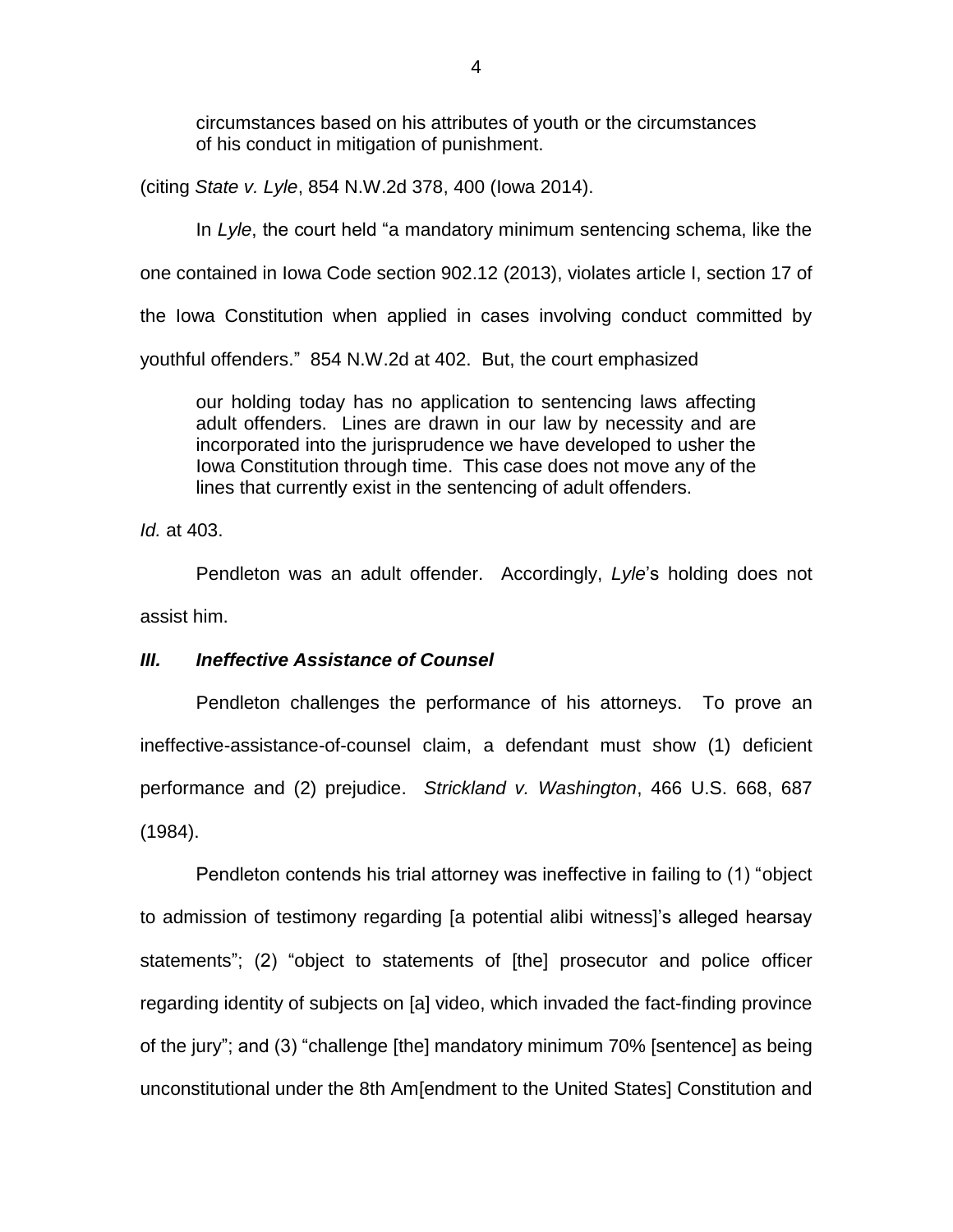Art. I, Section 17 of the Iowa Constitution." We preserve the first two claims for a possible second postconviction-relief action. *See State v. Harris*, 919 N.W.2d 753, 754 (Iowa 2018) ("If the development of the ineffective-assistance claim in the appellate brief was insufficient to allow its consideration, the court of appeals should not consider the claim, but it should not outright reject it."). The third claim was addressed above. Pendleton's trial attorney did not have the benefit of *Lyle*, which post-dated his representation. We conclude he had no obligation to foresee the holding and argue the same reasoning should apply to adult offenders. *See State v. Schoelerman*, 315 N.W.2d 67, 72 (Iowa 1982) ("We recognize that an attorney need not be a 'crystal gazer' who can predict future changes in established rules of law in order to provide effective assistance to a criminal defendant."). We conclude Pendleton's attorney was not ineffective in failing to raise a *Lyle*-style challenge to the sentence.

Pendleton also argues his appellate attorney on direct appeal failed to raise the following issues: (1) cruel and unusual punishment in imposition of the mandatory minimum sentence; (2) failure to grant a mistrial for the dismissed juror; and (3) failure to object "to hearsay testimony of [a potential alibi witness] by" the police officer. We addressed the sentencing issue above. Suffice it to say appellate counsel was not ineffective in failing to raise a *Lyle* issue. As for the remaining two claims, the record is inadequate to address them, and we preserve them for a possible second postconviction-relief action. *Harris*, 919 N.W.2d at 754.

Lastly, Pendleton contends his postconviction trial attorney was ineffective in failing to (1) challenge his mandatory minimum sentence and (2) interview, depose, and call several witnesses. Again, we find the sentencing issue

5